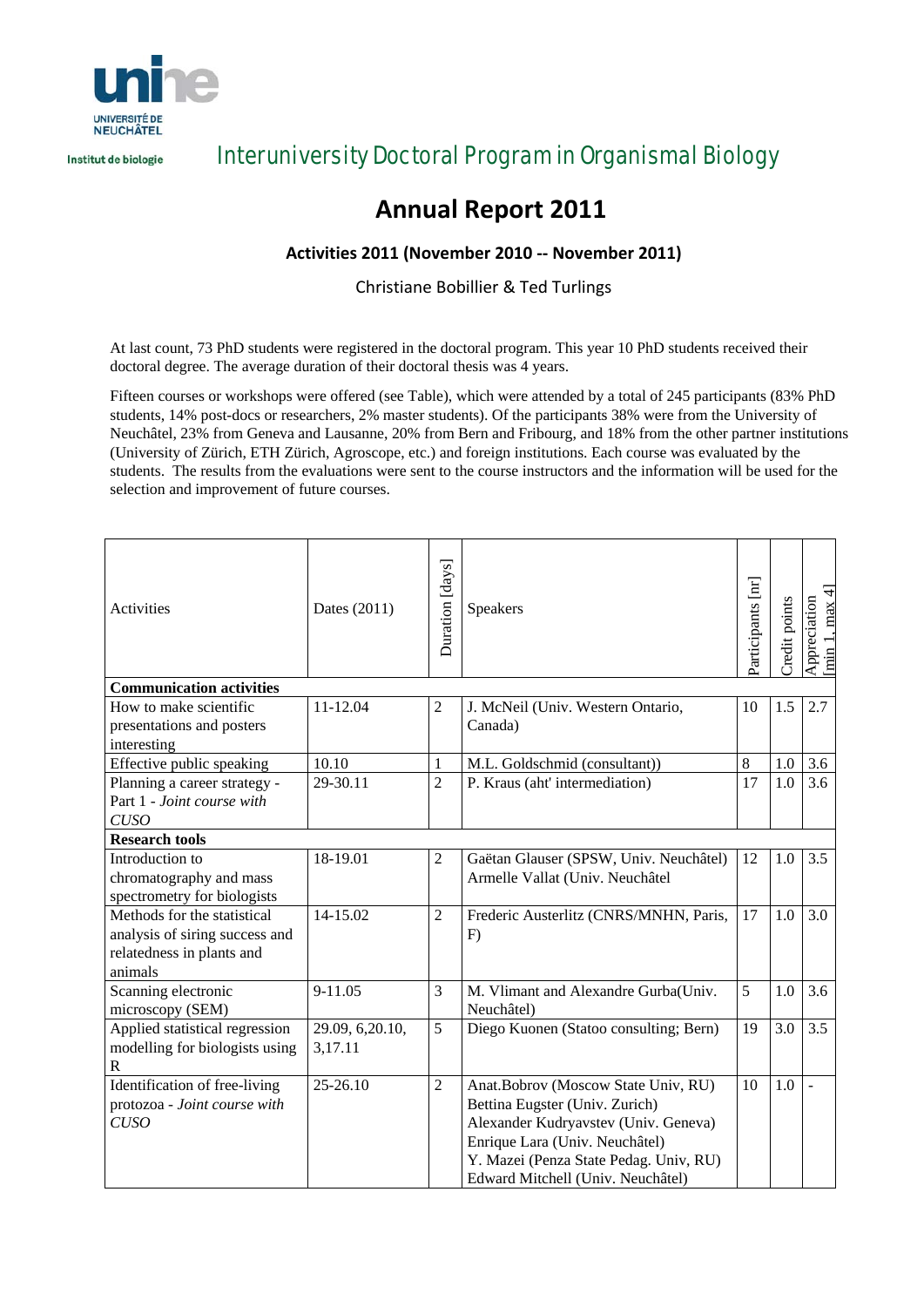| <b>Scientific topics</b>                                                       |                |                            |                                                                                                                                                                                                                                                                                                                                                                                                                                                                  |    |            |     |
|--------------------------------------------------------------------------------|----------------|----------------------------|------------------------------------------------------------------------------------------------------------------------------------------------------------------------------------------------------------------------------------------------------------------------------------------------------------------------------------------------------------------------------------------------------------------------------------------------------------------|----|------------|-----|
| Immunoxidative ecology:<br>progress and prospects                              | 10-11.03       | $\overline{c}$             | D. Costantini (Univ. Glasgow, UK)<br>M. Hau (Max Planck Inst, Radolfzell, D)<br>F. Helfenstein (Univ. Bern)<br>G.Lozano (Freelance researcher, Estonia)<br>Ø. Øverli (Norwegian Univ. Norway)<br>M. Rantala (Univ. Turku, Finland)<br>A. Ros (Univ. Neuchâtel)<br>A. Roulin, Univ. Lausanne)                                                                                                                                                                     | 17 | 1.0        | 3.6 |
| Minisymposium in<br>metagenomics - Joint course<br>with CUSO                   | 22-24.06       | 3                          | Patrick S. Chain (Los Alamos Nat. Lab, USA)<br>C. Dorador Ortis (Univ.Antofagasta, Chile)<br>Laurent Farinelli (Fasteris SA)<br>Georg Gradl (Eurofins MWG Operon, D)<br>Sebastian Jaenicke (CeBiTec, D)<br>David Russell Johnson (Eawag Dübendorf)<br>Vladimir Lazarevic (Univ.Geneva)<br>Veronica Molina (Univ. Andres Bello, Chile)<br>Vladimir Sentchilo (Univ.Lausanne)<br>Frank-Joerg Vorhoelter (CeBiTec, D)<br>Christof Wunderlin (Microsynth Laboratory) | 24 | 1.5<br>2.0 | 3.5 |
| Plant light responses - Joint<br>workshop with CUSO                            | 25-26.08       | $\overline{2}$             | Carlos Ballaré (Univ. Buenos Aires, Argentin)<br>Roberto Bassi (Univ. Verona, I)<br>John Christie (Univ. Glasgow, UK)<br>Keara Franklin (Univ. Bristol, UK)<br>Ute Hoecker (Univ. Koeln, D)<br>Gareth Jenkins (Univ. Glasgow, UK)                                                                                                                                                                                                                                | 33 | 1.0<br>1.5 | 3.6 |
| Microbial diversity (bacteria,<br>fungi, protists) - Joint course<br>with CUSO | 5.09           | $\mathbf{1}$               | Jan Pawlowski (Univ. Geneva)<br>Télesphore Sime-Ngando (Univ. Blaise Pascal<br>Clermont-Ferrand, F)<br>Frederick W. Spiegel (Univ. Arkansas, USA)<br>Micah Dunthorn (Univ. Kaiserslautern, D)<br>Pilar Junier (Univ. Neuchâtel)<br>Enrique Lara (Univ. Neuchâtel)                                                                                                                                                                                                | 13 | 0.5<br>1.0 | 3.7 |
| Aboveground and below-<br>ground community ecology -<br>Joint course with CUSO | 7.09           | $\mathbf{1}$               | Richard Bardgett (Univ. Lancaster, UK)<br>Michal Hájek (Masaryk Univ, CZ)<br>Frederick W. Spiegel (Univ. Arkansas, USA)<br>Enrique Lara (Univ. Neuchâtel)<br>Edward Mitchell (Univ. Neuchâtel)                                                                                                                                                                                                                                                                   | 25 | 0.5<br>1.0 | 3.0 |
| Plant interactions with other<br>eukaryotes - a joint workshop<br>with CUSO    | 15-16.09       | $\overline{c}$             | Pierre Abad (INRA, F)<br>Nina Fatouros (Univ. Wageningen, NL)<br>S. Kamoun (Sainsbury Lab. Norwich, UK)<br>Martin Parniske (LM Univ. Munich, D)<br>Julie Scholes (Univ. Sheffield, UK)<br>Paul Schulze-Lefert (Max-Planck Köln, D)<br>Ted Turlings (Univ. Neuchâtel)<br>Alga Zuccaro (Max-Planck Marburg, D)                                                                                                                                                     | 23 | 1.0        |     |
| Elements of evolutionary<br>genetics                                           | Fall term 2011 | 12<br>x <sub>2</sub><br>hr | Y. Willi & Ch. Parisod (Univ. Neuchâtel)                                                                                                                                                                                                                                                                                                                                                                                                                         | 12 | 2.0        |     |

Table: Activities of the doctoral program 2011

#### External activities

The doctoral program actively participated in the *International conference PR-proteins and induced resistance against pathogens and insects - Molecular biology meets application - PR-IR 2011*, 4-8.09.2011 (Univ. Neuchâtel) with 175 participants.

#### Annual PhD students meeting 2011

The annual meeting of the doctoral program is organised by the PhD students themselves. This year the organizers were Ashok Munusamy (Univ. Neuchâtel) and Yan Sun (Univ. Fribourg). The meeting took place on 17 May in